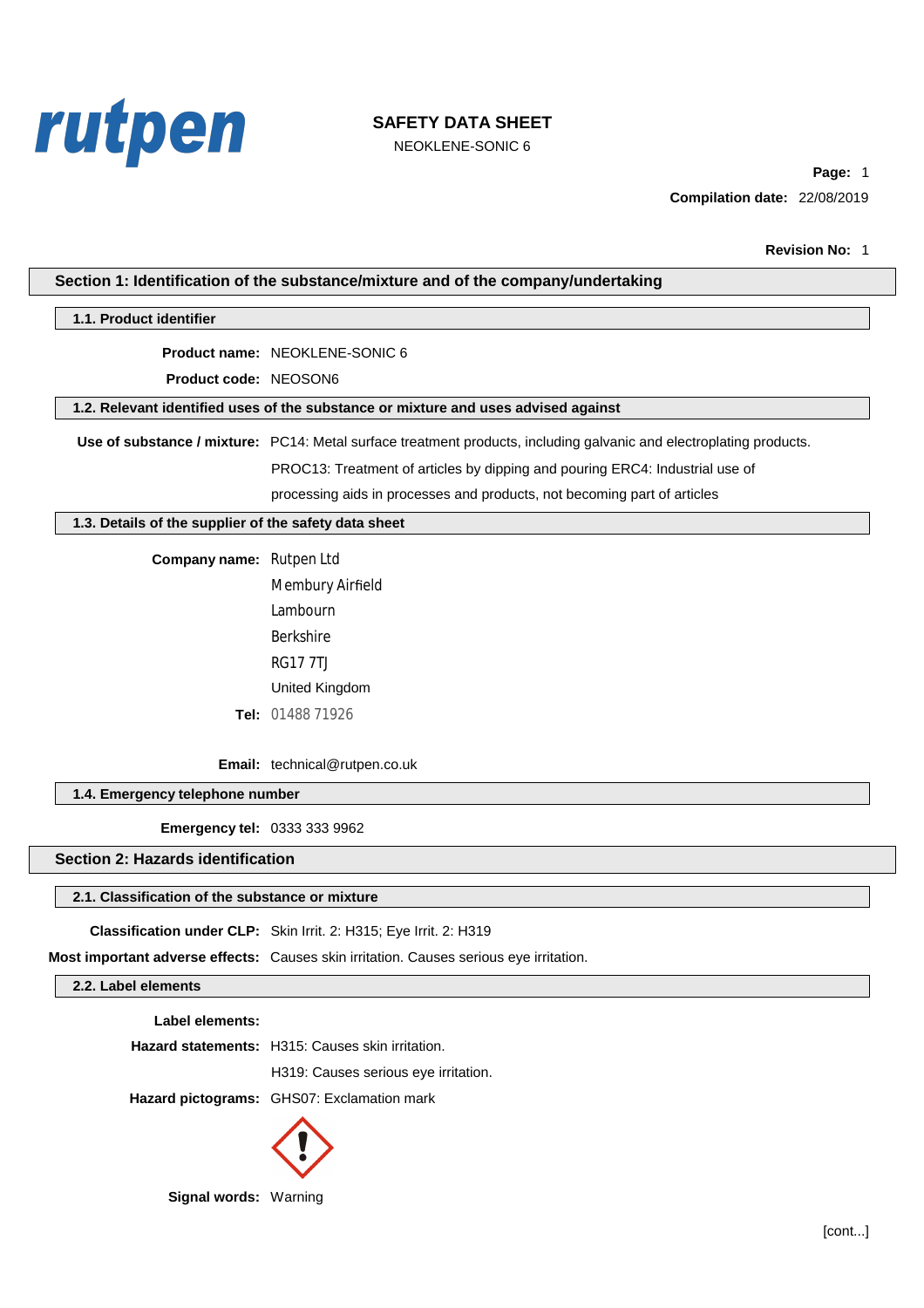# NEOKLENE-SONIC 6

Page: 2

**Precautionary statements:** P264: Wash hands thoroughly after handling.

P280: Wear protective gloves/protective clothing/eye protection/face protection.

P302+P352: IF ON SKIN: Wash with plenty of water.

P305+P351+P338: IF IN EYES: Rinse cautiously with water for several minutes. Remove

contact lenses, if present and easy to do. Continue rinsing.

P310: Immediately call a POISON CENTER or doctor.

P321: Specific treatment (see instructions on this label)

### 2.3. Other hazards

PBT: This product is not identified as a PBT/vPvB substance.

## Section 3: Composition/information on ingredients

3.2. Mixtures

#### **Hazardous ingredients:**

TETRAPOTASSIUM PYRO PHOSPHATE - REACH registered number(s): A REGISTRATION NUMBER IS NOT AVAILABLE FOR THIS SUBSTANCE AS THE SUBSTANCE

| EINECS    | CAS       | PBT/WEL | <b>CLP Classification</b>                            | Percent |
|-----------|-----------|---------|------------------------------------------------------|---------|
| 230-785-7 | 7320-34-5 |         | <sup>∣</sup> Eye Irrit. 2: H319; Skin Irrit. 2: H315 | 10%     |

ALKLYL DIMETHYL BETAINE - REACH registered number(s): A REGISTRATION NUMBER IS NOT AVAILABLE FOR THIS SUBSTANCE

| 266-368-1 | 66455-29-6 | $\overline{\phantom{0}}$ | Skin Irrit. 2: H315; Eye Irrit. 2: H319; | $1 - 10%$ |
|-----------|------------|--------------------------|------------------------------------------|-----------|
|           |            |                          | STOT SE 3: H335 !                        |           |

ALCOHOL ETHOXYLATE 916 - REACH registered number(s): A REGISTRATION NUMBER IS NOT AVAILABLE FOR THIS SUBSTANCE AS THE SUBSTANCE

| 68439-45-2 | -         |                                                                                 | Acute Tox. 4: H302; Eye Dam. 1: H318                     | $1 - 10%$ |
|------------|-----------|---------------------------------------------------------------------------------|----------------------------------------------------------|-----------|
|            |           | TRISODIUM NITRILOTRIACETATE - REACH registered number(s): 01-2119519239-36-XXXX |                                                          |           |
| 225-768-6  | 5064-31-3 |                                                                                 | Carc. 2: H351; Acute Tox. 4: H302; Eye<br>Irrit. 2: H319 | 1-10%     |

# **Section 4: First aid measures**

| 4.1. Description of first aid measures |                                                                                                          |  |
|----------------------------------------|----------------------------------------------------------------------------------------------------------|--|
|                                        | <b>Skin contact:</b> Remove all contaminated clothes and footwear immediately unless stuck to skin. Wash |  |
|                                        | immediately with plenty of soap and water.                                                               |  |
|                                        | <b>Eye contact:</b> Bathe the eye with running water for 15 minutes. Transfer to hospital for specialist |  |
|                                        | examination.                                                                                             |  |
|                                        | Ingestion: Wash out mouth with water. Do not induce vomiting. If conscious, give half a litre of water   |  |
|                                        | to drink immediately. Consult a doctor.                                                                  |  |
|                                        | <b>Inhalation:</b> Remove casualty from exposure ensuring one's own safety whilst doing so.              |  |
|                                        |                                                                                                          |  |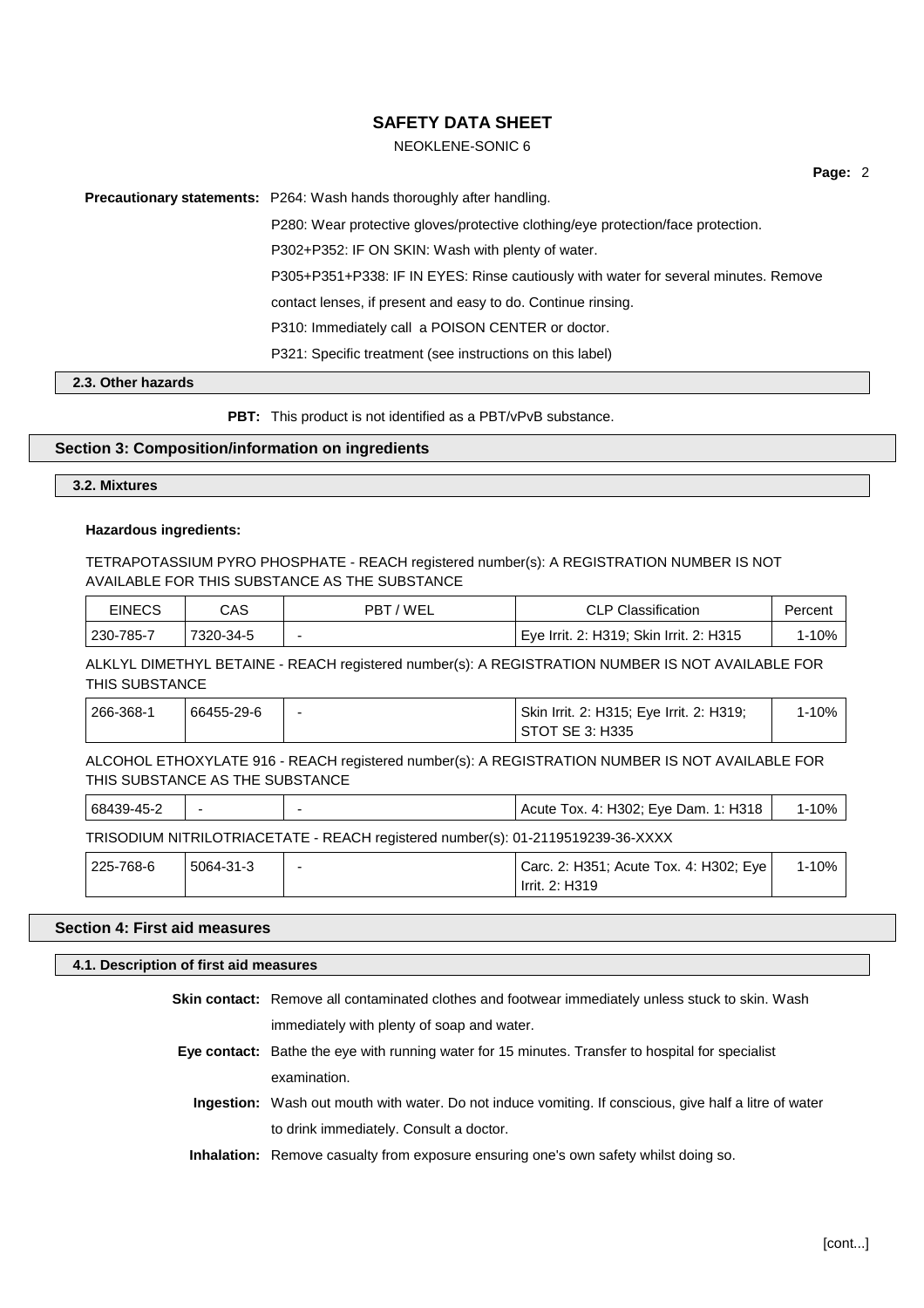# **NEOKLENE-SONIC 6**

### 4.2. Most important symptoms and effects, both acute and delayed

Skin contact: There may be irritation and redness at the site of contact.

Eye contact: There may be pain and redness. The eyes may water profusely. There may be severe pain. The vision may become blurred. May cause permanent damage.

Ingestion: There may be soreness and redness of the mouth and throat. Nausea and stomach pain may occur.

Inhalation: There may be irritation of the throat with a feeling of tightness in the chest.

Delayed / immediate effects: Immediate effects can be expected after short-term exposure.

# 4.3. Indication of any immediate medical attention and special treatment needed

Immediate / special treatment: Eve bathing equipment should be available on the premises.

### **Section 5: Fire-fighting measures**

## 5.1. Extinguishing media

**Extinguishing media:** Suitable extinguishing media for the surrounding fire should be used. Use water spray

to cool containers.

### 5.2. Special hazards arising from the substance or mixture

Exposure hazards: In combustion emits toxic fumes.

### 5.3. Advice for fire-fighters

Advice for fire-fighters: Wear self-contained breathing apparatus. Wear protective clothing to prevent contact

with skin and eyes.

## Section 6: Accidental release measures

#### 6.1. Personal precautions, protective equipment and emergency procedures

Personal precautions: Mark out the contaminated area with signs and prevent access to unauthorised personnel. Do not attempt to take action without suitable protective clothing - see section 8 of SDS. Turn leaking containers leak-side up to prevent the escape of liquid.

#### 6.2. Environmental precautions

Environmental precautions: Do not discharge into drains or rivers. Contain the spillage using bunding.

#### 6.3. Methods and material for containment and cleaning up

Clean-up procedures: Absorb into dry earth or sand. Transfer to a closable, labelled salvage container for

disposal by an appropriate method.

### 6.4. Reference to other sections

Reference to other sections: Refer to section 8 of SDS.

### Section 7: Handling and storage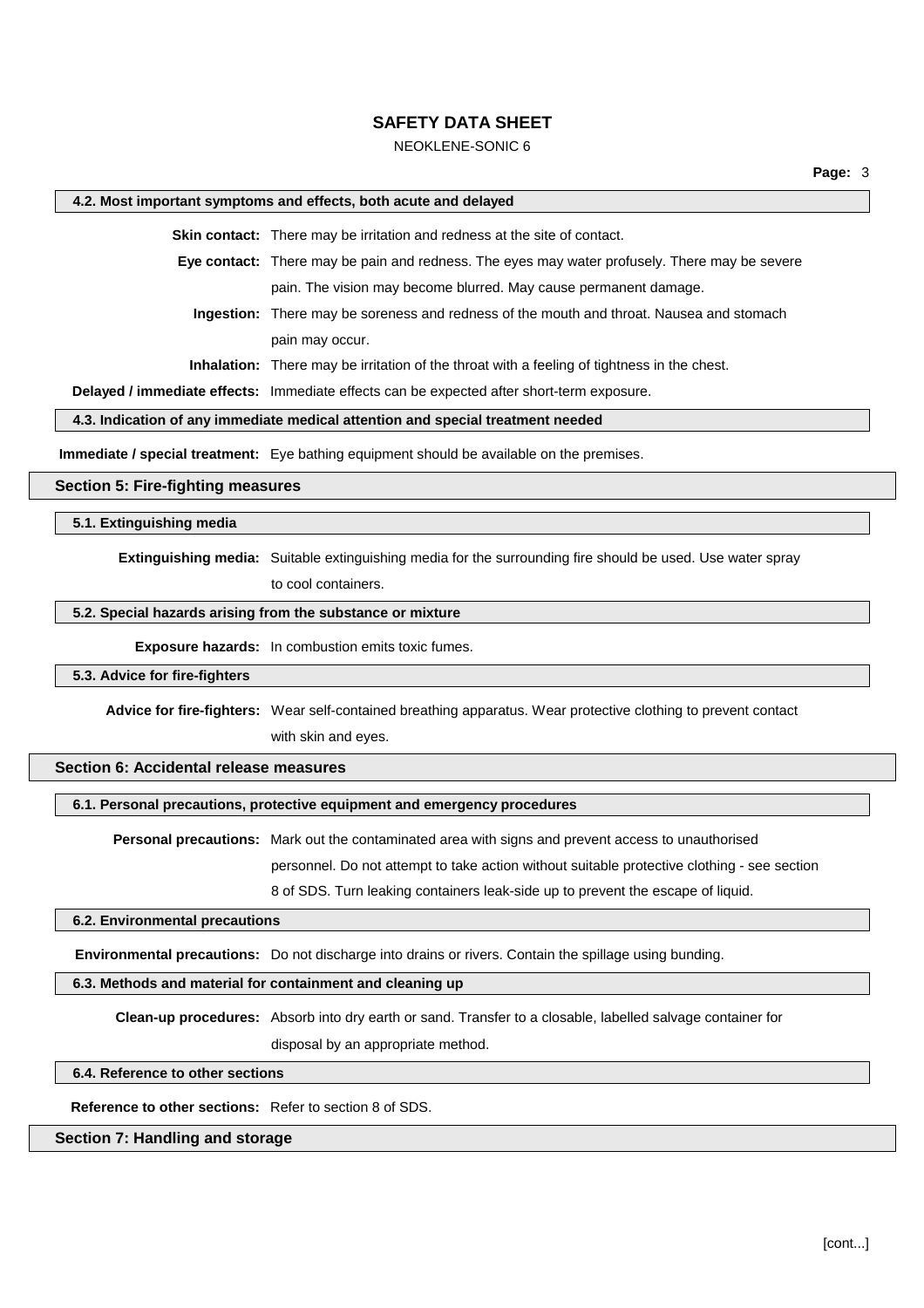# **NEOKLENE-SONIC 6**

### 7.1. Precautions for safe handling

Handling requirements: Avoid direct contact with the substance. Ensure there is sufficient ventilation of the area.

Avoid the formation or spread of mists in the air.

#### 7.2. Conditions for safe storage, including any incompatibilities

Storage conditions: Store in a cool, well ventilated area. Keep container tightly closed.

# 7.3. Specific end use(s)

Specific end use(s): No data available.

## Section 8: Exposure controls/personal protection

8.1. Control parameters

Workplace exposure limits: No data available.

**DNEL/PNEC Values** 

**DNEL / PNEC** No data available.

8.2. Exposure controls

Engineering measures: Ensure there is sufficient ventilation of the area. Respiratory protection: Self-contained breathing apparatus must be available in case of emergency. Hand protection: Protective gloves. Eye protection: Tightly fitting safety goggles. Ensure eye bath is to hand. Skin protection: Protective clothing.

Section 9: Physical and chemical properties

# 9.1. Information on basic physical and chemical properties

|                                                         | <b>State: Liquid</b>                             |                                                   |                                  |
|---------------------------------------------------------|--------------------------------------------------|---------------------------------------------------|----------------------------------|
| Colour: Green                                           |                                                  |                                                   |                                  |
|                                                         | <b>Odour:</b> Mild detergent                     |                                                   |                                  |
| <b>Evaporation rate:</b> No data available.             |                                                  |                                                   |                                  |
|                                                         | <b>Oxidising:</b> Non-oxidising (by EC criteria) |                                                   |                                  |
| <b>Solubility in water: Miscible</b>                    |                                                  |                                                   |                                  |
|                                                         | <b>Viscosity: Non-viscous</b>                    |                                                   |                                  |
| Boiling point/range $C: >100$                           |                                                  | <b>Melting point/range °C:</b> No data available. |                                  |
| <b>Flammability limits %: lower:</b> No data available. |                                                  |                                                   | <b>upper:</b> No data available. |
| <b>Flash point °C:</b> $>93$                            |                                                  | Part.coeff. n-octanol/water: No data available.   |                                  |
| Autoflammability <sup>°</sup> C: No data available.     |                                                  | Vapour pressure: No data available.               |                                  |
| <b>Relative density: 1.05</b>                           |                                                  |                                                   | $pH: 8.5 - 9.0$                  |
|                                                         | <b>VOC q/l:</b> No data available.               |                                                   |                                  |

9.2. Other information

Other information: No data available.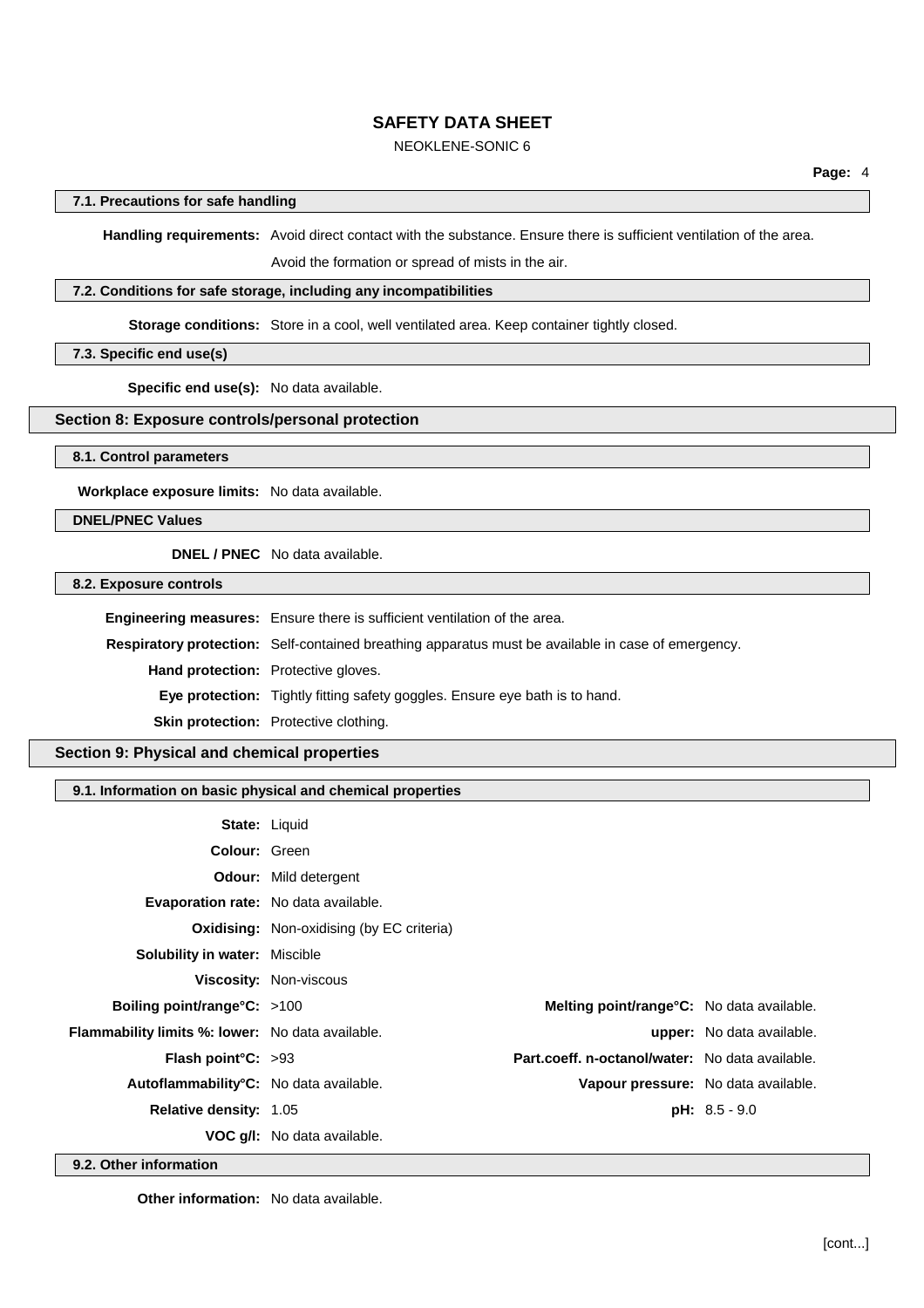# **NEOKLENE-SONIC 6**

### Section 10: Stability and reactivity

#### 10.1. Reactivity

#### Reactivity: Stable under recommended transport or storage conditions.

### 10.2. Chemical stability

Chemical stability: Stable under normal conditions.

### 10.3. Possibility of hazardous reactions

Hazardous reactions: Hazardous reactions will not occur under normal transport or storage conditions.

Decomposition may occur on exposure to conditions or materials listed below.

#### 10.4. Conditions to avoid

Conditions to avoid: Heat.

10.5. Incompatible materials

Materials to avoid: Strong oxidising agents. Strong acids.

### 10.6. Hazardous decomposition products

Haz. decomp. products: In combustion emits toxic fumes.

### **Section 11: Toxicological information**

### 11.1. Information on toxicological effects

**Hazardous ingredients:** 

# **TETRAPOTASSIUM PYRO PHOSPHATE**

| 464C<br>DR.<br><sup>1</sup> DERMAL<br>D50 ــ<br>ma/ka<br>∼<br>$ -$<br>. .<br>. . |  |
|----------------------------------------------------------------------------------|--|
|----------------------------------------------------------------------------------|--|

#### **Relevant hazards for product:**

| Hazard                        | Route | <b>Basis</b>          |
|-------------------------------|-------|-----------------------|
| Skin corrosion/irritation     | DRM   | Hazardous: calculated |
| Serious eye damage/irritation | OPT   | Hazardous: calculated |

#### Symptoms / routes of exposure

Skin contact: There may be irritation and redness at the site of contact. Eye contact: There may be pain and redness. The eyes may water profusely. There may be severe pain. The vision may become blurred. May cause permanent damage. Ingestion: There may be soreness and redness of the mouth and throat. Nausea and stomach pain may occur. Inhalation: There may be irritation of the throat with a feeling of tightness in the chest. Delayed / immediate effects: Immediate effects can be expected after short-term exposure.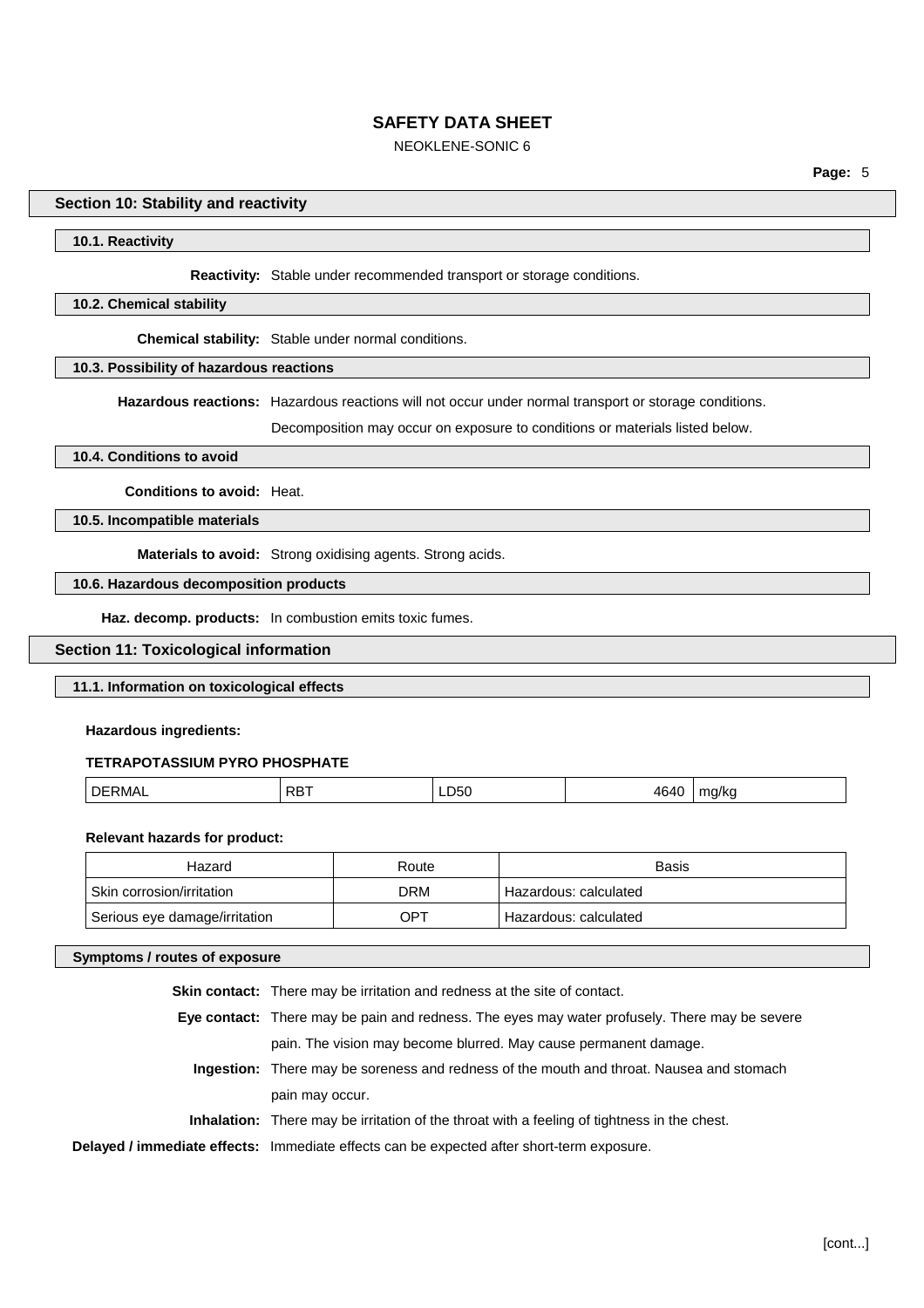# **NEOKLENE-SONIC 6**

Page: 6

#### **Section 12: Ecological information**

### 12.1. Toxicity

Ecotoxicity values: No data available.

### 12.2. Persistence and degradability

Persistence and degradability: Biodegradable.

12.3. Bioaccumulative potential

Bioaccumulative potential: No bioaccumulation potential.

12.4. Mobility in soil

Mobility: Readily absorbed into soil.

12.5. Results of PBT and vPvB assessment

**PBT identification:** This product is not identified as a PBT/vPvB substance.

12.6. Other adverse effects

Other adverse effects: Negligible ecotoxicity.

**Section 13: Disposal considerations** 

### 13.1. Waste treatment methods

Disposal operations: Transfer to a suitable container and arrange for collection by specialised disposal

company.

NB: The user's attention is drawn to the possible existence of regional or national regulations regarding disposal.

## **Section 14: Transport information**

Transport class: This product does not require a classification for transport.

#### **Section 15: Regulatory information**

15.1. Safety, health and environmental regulations/legislation specific for the substance or mixture

Specific regulations: Not applicable.

15.2. Chemical Safety Assessment

# **Section 16: Other information**

# Other information

|                                                                 | <b>Other information:</b> according to Regulation (EC) No. 1907/2006 (REACH) with its amendment Regulation |
|-----------------------------------------------------------------|------------------------------------------------------------------------------------------------------------|
|                                                                 | (EU) 2015/830                                                                                              |
|                                                                 | * indicates text in the SDS which has changed since the last revision.                                     |
| <b>Phrases used in s.2 and s.3:</b> H302: Harmful if swallowed. |                                                                                                            |
|                                                                 | H315: Causes skin irritation.                                                                              |
|                                                                 |                                                                                                            |

H318: Causes serious eye damage.